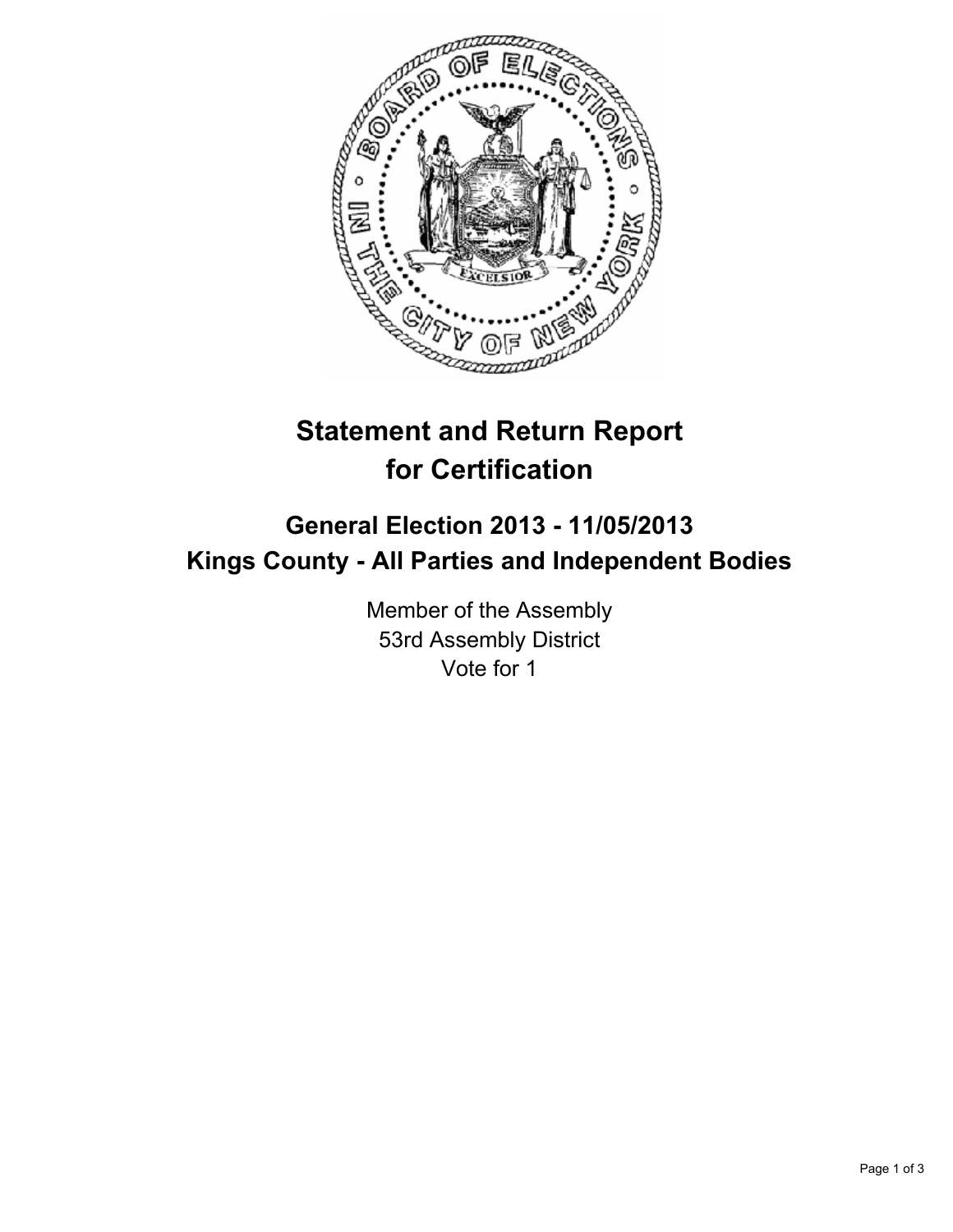

## **Assembly District 53**

| <b>PUBLIC COUNTER</b>                                    | 12,315       |
|----------------------------------------------------------|--------------|
| <b>EMERGENCY</b>                                         | 53           |
| ABSENTEE/MILITARY                                        | 124          |
| <b>FEDERAL</b>                                           | 0            |
| <b>SPECIAL PRESIDENTIAL</b>                              | 0            |
| <b>AFFIDAVIT</b>                                         | 214          |
| <b>Total Ballots</b>                                     | 12,706       |
| Less - Inapplicable Federal/Special Presidential Ballots | 0            |
| <b>Total Applicable Ballots</b>                          | 12,706       |
| MARITZA DAVILA (DEMOCRATIC)                              | 9,000        |
| JASON OTANO (WORKING FAMILIES)                           | 1,486        |
| ALIAS HUTZ (WRITE-IN)                                    | 1            |
| CLAIRE WEINGARTEN (WRITE-IN)                             | 1            |
| DARYL L JOHNSON (WRITE-IN)                               | $\mathbf{1}$ |
| DAVIN RAY (WRITE-IN)                                     | $\mathbf{1}$ |
| ELJAH BRITTEN (WRITE-IN)                                 | 1            |
| FRANCASCA LUCIA AUTRONE (WRITE-IN)                       | $\mathbf{1}$ |
| FRANCESCA LUCIA CUTRONE (WRITE-IN)                       | $\mathbf{1}$ |
| HAMER BUSH (WRITE-IN)                                    | 1            |
| JOE RODREGUEZ (WRITE-IN)                                 | $\mathbf{1}$ |
| JOHN D'AMIAGO (WRITE-IN)                                 | $\mathbf{1}$ |
| LIAM RAY (WRITE-IN)                                      | 1            |
| LISA SUMMA (WRITE-IN)                                    | 1            |
| LUIS RAMOS (WRITE-IN)                                    | 1            |
| ROLF CARLE (WRITE-IN)                                    | 1            |
| UNATTRIBUTABLE WRITE-IN (WRITE-IN)                       | 15           |
| <b>Total Votes</b>                                       | 10,515       |
| Unrecorded                                               | 2,191        |